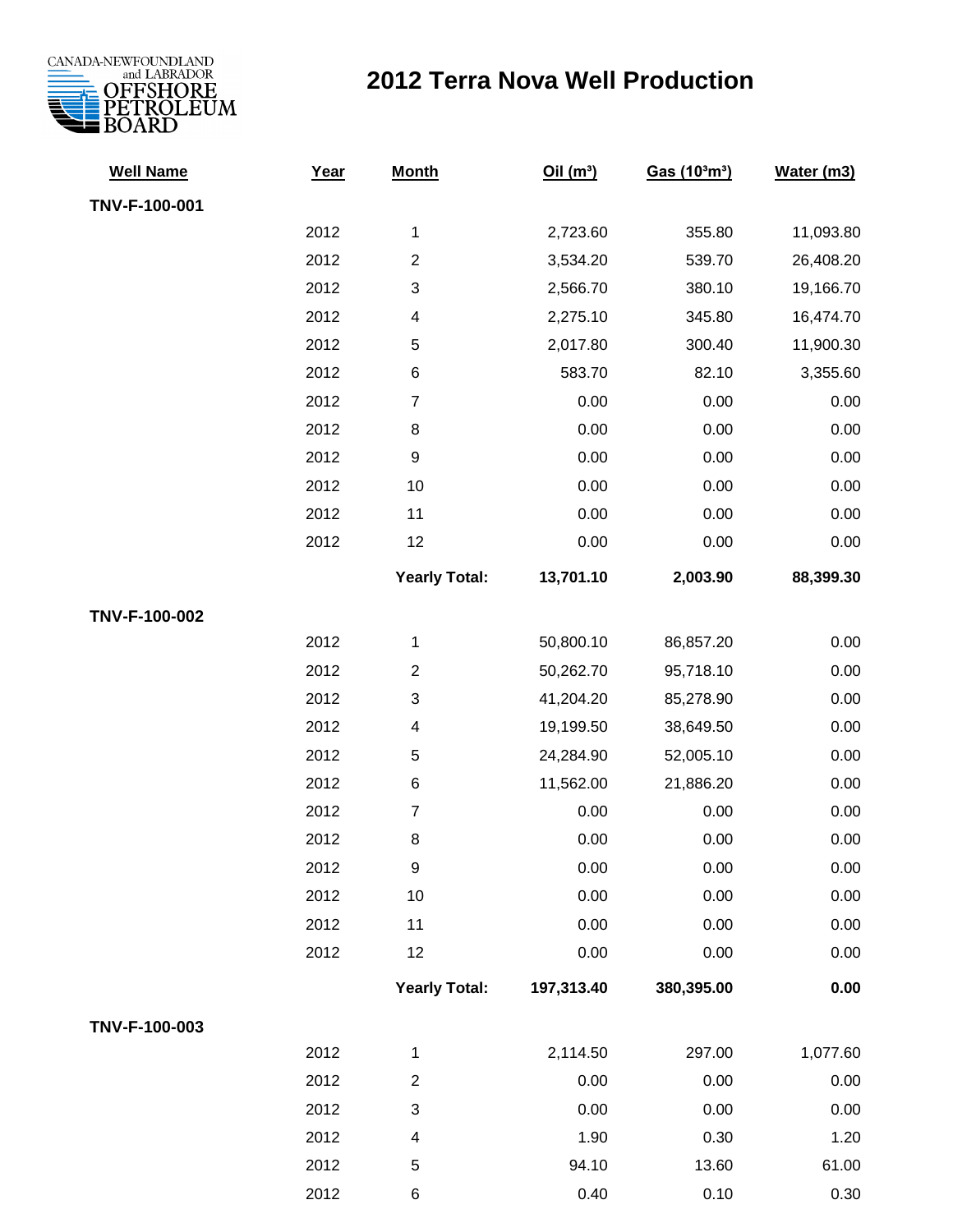|                 | 2012 | $\overline{7}$            | 0.00       | 0.00      | 0.00       |
|-----------------|------|---------------------------|------------|-----------|------------|
|                 | 2012 | 8                         | 0.00       | 0.00      | 0.00       |
|                 | 2012 | $\boldsymbol{9}$          | 0.00       | 0.00      | 0.00       |
|                 | 2012 | 10                        | 0.00       | 0.00      | 0.00       |
|                 | 2012 | 11                        | 0.00       | 0.00      | 0.00       |
|                 | 2012 | 12                        | 0.00       | 0.00      | 0.00       |
|                 |      | <b>Yearly Total:</b>      | 2,210.90   | 311.00    | 1,140.10   |
| TNV-F-100-004   |      |                           |            |           |            |
|                 | 2012 | 1                         | 23,948.20  | 8,717.90  | 75,544.70  |
|                 | 2012 | $\boldsymbol{2}$          | 24,305.30  | 9,808.40  | 82,910.70  |
|                 | 2012 | $\ensuremath{\mathsf{3}}$ | 23,048.00  | 12,188.70 | 60,347.50  |
|                 | 2012 | 4                         | 20,686.90  | 15,721.00 | 36,312.70  |
|                 | 2012 | 5                         | 18,975.90  | 12,712.90 | 40,095.70  |
|                 | 2012 | 6                         | 6,780.70   | 4,290.90  | 13,965.60  |
|                 | 2012 | $\overline{7}$            | 0.00       | 0.00      | 0.00       |
|                 | 2012 | 8                         | 0.00       | 0.00      | 0.00       |
|                 | 2012 | $\boldsymbol{9}$          | 0.00       | 0.00      | 0.00       |
|                 | 2012 | 10                        | 0.00       | 0.00      | 0.00       |
|                 | 2012 | 11                        | 0.00       | 0.00      | 0.00       |
|                 | 2012 | 12                        | 0.00       | 0.00      | 0.00       |
|                 |      | <b>Yearly Total:</b>      | 117,745.00 | 63,439.80 | 309,176.90 |
|                 |      |                           |            |           |            |
| TNV-G-090-002-W |      |                           |            |           |            |
|                 | 2012 | 1                         | 3,068.10   | 426.80    | 23,676.00  |
|                 | 2012 | $\overline{\mathbf{c}}$   | 4,685.70   | 684.70    | 30,590.90  |
|                 | 2012 | $\mathsf 3$               | 3,663.90   | 519.30    | 28,709.80  |
|                 | 2012 | 4                         | 4,954.90   | 720.80    | 37,419.70  |
|                 | 2012 | 5                         | 8,287.10   | 1,181.00  | 64,465.20  |
|                 | 2012 | 6                         | 2,451.70   | 330.00    | 18,589.20  |
|                 | 2012 | 8                         | 0.00       | 0.00      | 0.00       |
|                 | 2012 | $\boldsymbol{9}$          | 0.00       | 0.00      | 0.00       |
|                 | 2012 | 10                        | 0.00       | 0.00      | 0.00       |
|                 | 2012 | 11                        | 0.00       | 0.00      | 0.00       |
|                 | 2012 | 12                        | 0.00       | 0.00      | 0.00       |
|                 |      | <b>Yearly Total:</b>      | 27,111.40  | 3,862.60  | 203,450.80 |
| TNV-G-090-003   |      |                           |            |           |            |
|                 | 2012 | 1                         | 10,450.20  | 1,521.60  | 63,558.80  |
|                 | 2012 | $\overline{2}$            | 9,901.00   | 1,511.80  | 64,640.30  |
|                 | 2012 | 3                         | 8,943.10   | 1,324.20  | 58,347.10  |
|                 | 2012 | 4                         | 7,775.40   | 1,181.80  | 49,192.00  |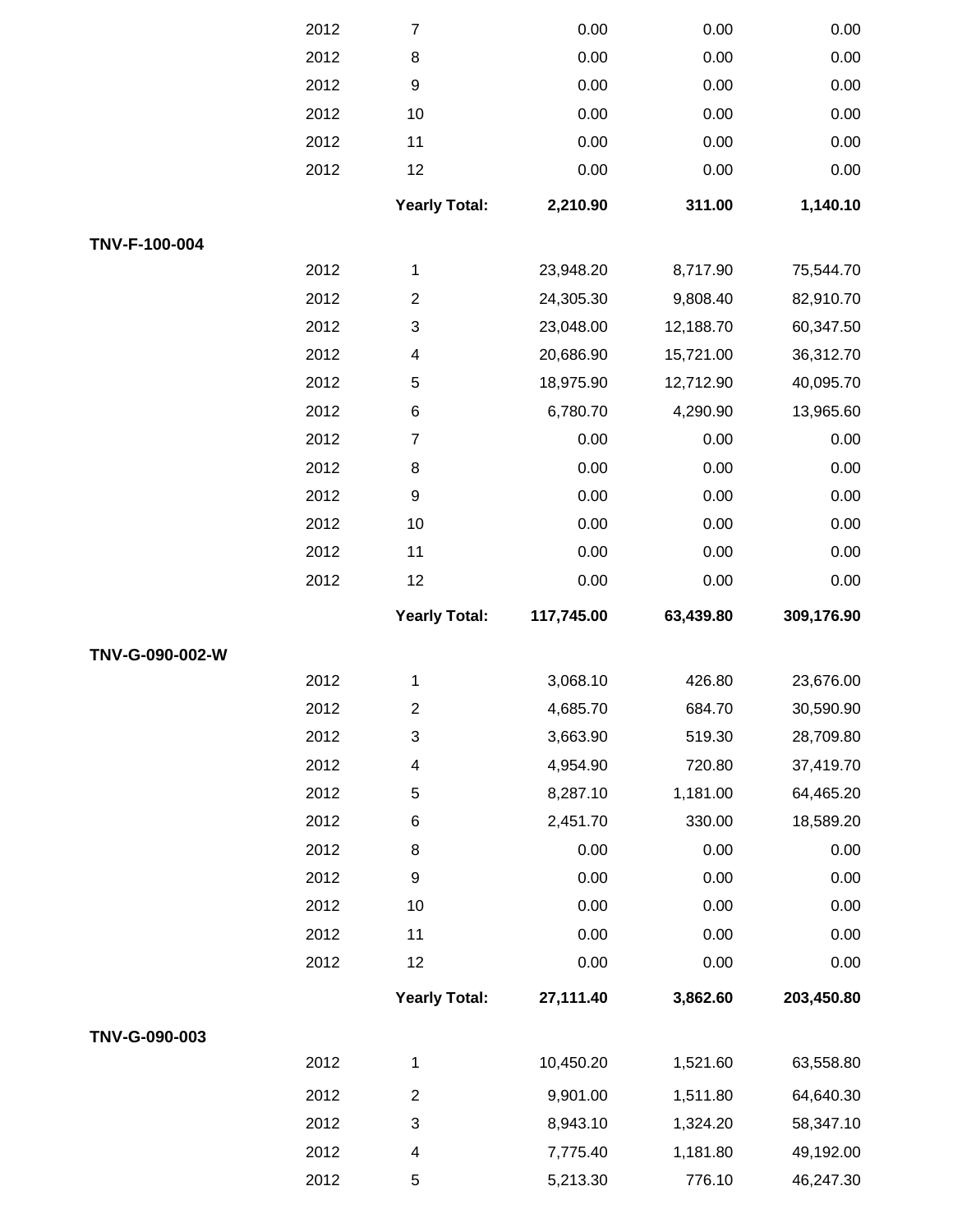|                 | 2012 | 6                       | 1,970.60  | 277.10   | 17,039.90  |
|-----------------|------|-------------------------|-----------|----------|------------|
|                 | 2012 | $\overline{7}$          | 0.00      | 0.00     | 0.00       |
|                 | 2012 | 8                       | 0.00      | 0.00     | 0.00       |
|                 | 2012 | 9                       | 0.00      | 0.00     | 0.00       |
|                 | 2012 | 10                      | 0.00      | 0.00     | 0.00       |
|                 | 2012 | 11                      | 0.00      | 0.00     | 0.00       |
|                 | 2012 | 12                      | 0.00      | 0.00     | 0.00       |
|                 |      | <b>Yearly Total:</b>    | 44,253.60 | 6,592.60 | 299,025.40 |
| TNV-G-090-005-Y |      |                         |           |          |            |
|                 | 2012 | 1                       | 7,625.50  | 1,094.60 | 34,834.40  |
|                 | 2012 | $\overline{c}$          | 5,035.60  | 758.00   | 17,177.70  |
|                 | 2012 | 3                       | 2,477.90  | 361.70   | 13,755.40  |
|                 | 2012 | 4                       | 3,637.40  | 545.00   | 18,926.60  |
|                 | 2012 | 5                       | 3,423.90  | 502.50   | 21,355.30  |
|                 | 2012 | 6                       | 1,189.10  | 164.90   | 7,229.20   |
|                 | 2012 | $\overline{7}$          | 0.00      | 0.00     | 0.00       |
|                 | 2012 | $\,8\,$                 | 0.00      | 0.00     | 0.00       |
|                 | 2012 | 9                       | 0.00      | 0.00     | 0.00       |
|                 | 2012 | 10                      | 0.00      | 0.00     | 0.00       |
|                 | 2012 | 11                      | 0.00      | 0.00     | 0.00       |
|                 | 2012 | 12                      | 0.00      | 0.00     | 0.00       |
|                 |      | <b>Yearly Total:</b>    | 23,389.40 | 3,426.70 | 113,278.60 |
| TNV-G-090-006-Z |      |                         |           |          |            |
|                 | 2012 | 1                       | 9,369.30  | 1,773.60 | 47,665.40  |
|                 | 2012 | $\overline{2}$          | 11,581.40 | 2,298.90 | 53,758.90  |
|                 | 2012 | 3                       | 8,978.10  | 1,728.30 | 47,995.10  |
|                 | 2012 | 4                       | 9,348.10  | 1,847.10 | 48,442.00  |
|                 | 2012 | 5                       | 8,761.10  | 1,695.60 | 56,009.70  |
|                 | 2012 | 6                       | 1,853.20  | 338.80   | 11,548.10  |
|                 | 2012 | $\overline{7}$          | 0.00      | 0.00     | 0.00       |
|                 | 2012 | 8                       | 0.00      | 0.00     | 0.00       |
|                 | 2012 | 9                       | 0.00      | 0.00     | 0.00       |
|                 | 2012 | 10                      | 0.00      | 0.00     | 0.00       |
|                 | 2012 | 11                      | 0.00      | 0.00     | 0.00       |
|                 | 2012 | 12                      | 0.00      | 0.00     | 0.00       |
|                 |      | <b>Yearly Total:</b>    | 49,891.20 | 9,682.30 | 265,419.20 |
| TNV-G-090-009   |      |                         |           |          |            |
|                 | 2012 | 1                       | 64,662.20 | 8,877.60 | 60,155.00  |
|                 | 2012 | $\overline{\mathbf{c}}$ | 62,489.60 | 8,996.50 | 43,873.80  |
|                 | 2012 | 3                       | 63,029.90 | 8,799.80 | 43,489.70  |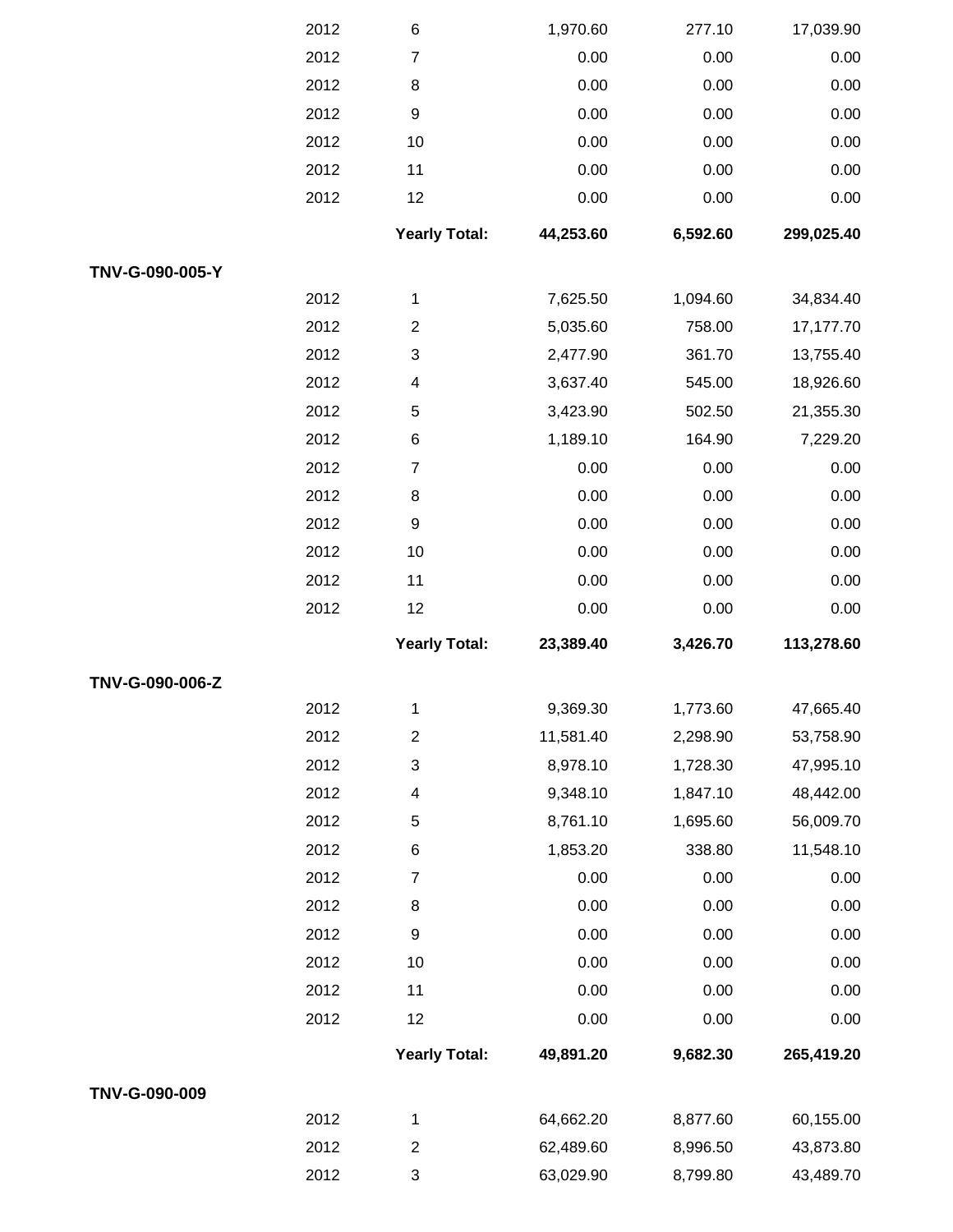|                 | 2012 | 4                         | 55,757.40  | 7,990.30   | 60,051.80  |
|-----------------|------|---------------------------|------------|------------|------------|
|                 | 2012 | 5                         | 47,111.80  | 6,613.10   | 57,458.50  |
|                 | 2012 | $\,6$                     | 9,261.00   | 1,227.90   | 16,160.80  |
|                 | 2012 | $\boldsymbol{7}$          | 0.00       | 0.00       | 0.00       |
|                 | 2012 | 8                         | 0.00       | 0.00       | 0.00       |
|                 | 2012 | $\boldsymbol{9}$          | 0.00       | 0.00       | 0.00       |
|                 | 2012 | 10                        | 0.00       | 0.00       | 0.00       |
|                 | 2012 | 11                        | 0.00       | 0.00       | $0.00\,$   |
|                 | 2012 | 12                        | 0.00       | 0.00       | 0.00       |
|                 |      | <b>Yearly Total:</b>      | 302,311.90 | 42,505.20  | 281,189.60 |
| TNV-L-098-001-Z |      |                           |            |            |            |
|                 | 2012 | 1                         | 0.00       | 0.00       | 0.00       |
|                 | 2012 | $\boldsymbol{2}$          | 0.00       | 0.00       | 0.00       |
|                 | 2012 | 3                         | 35,978.10  | 16,936.70  | 6,464.80   |
|                 | 2012 | $\overline{\mathbf{4}}$   | 22,972.20  | 17,379.70  | 3,540.10   |
|                 | 2012 | 5                         | 0.00       | 0.00       | 0.00       |
|                 | 2012 | $\,6$                     | 0.00       | 0.00       | 0.00       |
|                 | 2012 | $\overline{7}$            | 0.00       | 0.00       | 0.00       |
|                 | 2012 | 8                         | 0.00       | 0.00       | 0.00       |
|                 | 2012 | $\boldsymbol{9}$          | 0.00       | 0.00       | 0.00       |
|                 | 2012 | 10                        | 0.00       | 0.00       | 0.00       |
|                 | 2012 | 11                        | 0.00       | 0.00       | 0.00       |
|                 | 2012 | 12                        | 0.00       | 0.00       | 0.00       |
|                 |      | <b>Yearly Total:</b>      | 58,950.30  | 34,316.40  | 10,004.90  |
| TNV-L-098-002   |      |                           |            |            |            |
|                 | 2012 | 1                         | 39,500.60  | 23,828.90  | 0.00       |
|                 | 2012 | $\boldsymbol{2}$          | 25,431.00  | 14,145.70  | 0.00       |
|                 | 2012 | $\ensuremath{\mathsf{3}}$ | 33,887.70  | 21,684.60  | 0.00       |
|                 | 2012 | $\overline{\mathbf{4}}$   | 29,037.10  | 18,840.30  | 0.00       |
|                 | 2012 | 5                         | 31,160.50  | 20,710.30  | 0.00       |
|                 | 2012 | $\,$ 6 $\,$               | 14,579.70  | 9,153.00   | 0.00       |
|                 | 2012 | $\overline{7}$            | 0.00       | 0.00       | 0.00       |
|                 | 2012 | 8                         | 0.00       | 0.00       | 0.00       |
|                 | 2012 | $\boldsymbol{9}$          | 0.00       | 0.00       | 0.00       |
|                 | 2012 | 10                        | 0.00       | 0.00       | 0.00       |
|                 | 2012 | 11                        | 0.00       | 0.00       | 0.00       |
|                 | 2012 | 12                        | 34,228.60  | 23,648.40  | 0.00       |
|                 |      | <b>Yearly Total:</b>      | 207,825.20 | 132,011.20 | 0.00       |
| TNV-L-098-004   |      |                           |            |            |            |
|                 | 2012 | 1                         | 24,735.10  | 3,653.10   | 60,237.00  |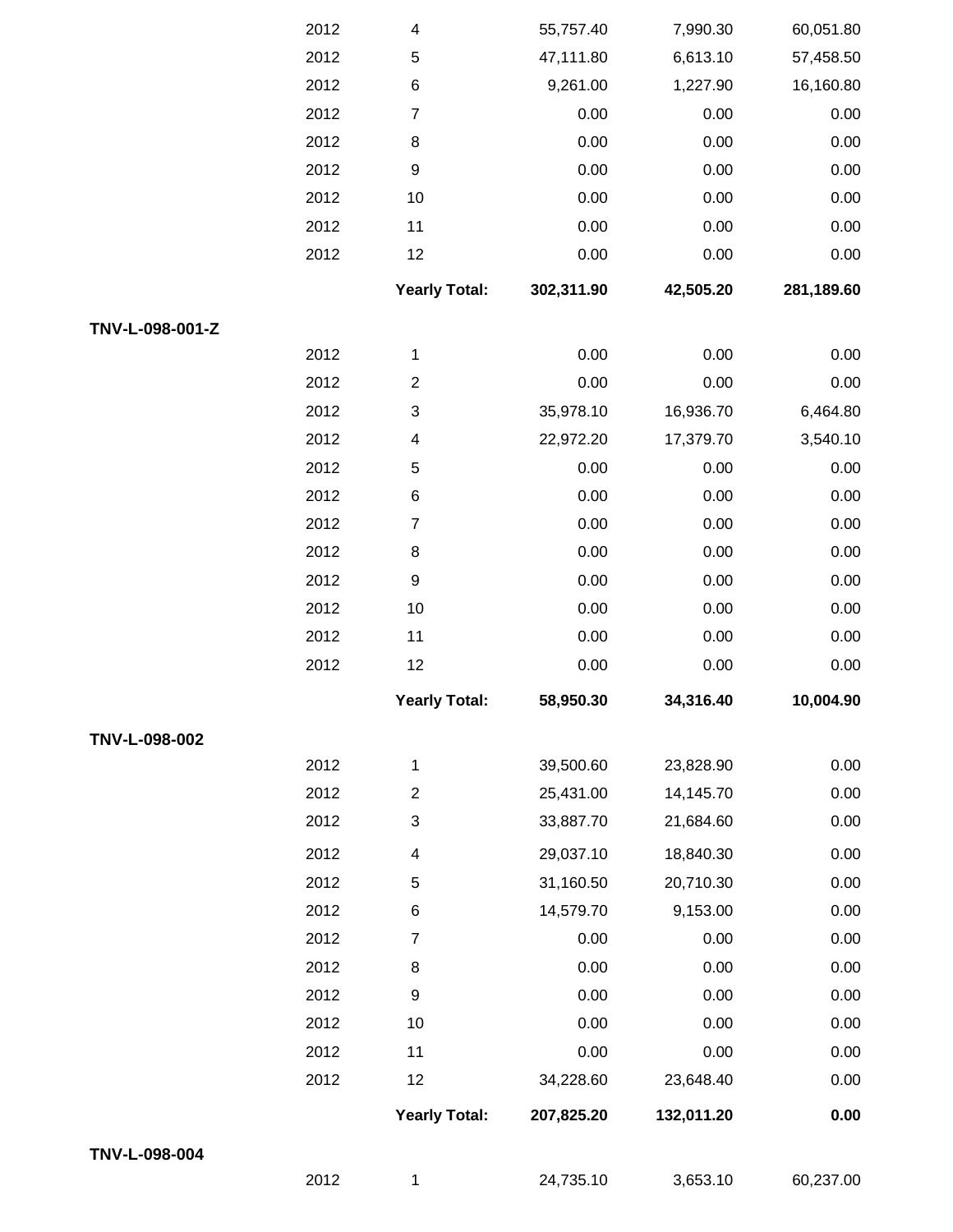|                 | 2012 | $\overline{c}$       | 28,966.50  | 4,486.10  | 55,482.70  |
|-----------------|------|----------------------|------------|-----------|------------|
|                 | 2012 | 3                    | 20,091.30  | 3,017.50  | 53,449.40  |
|                 | 2012 | 4                    | 15,385.00  | 2,371.80  | 43,881.20  |
|                 | 2012 | 5                    | 15,415.20  | 2,327.80  | 51,275.70  |
|                 | 2012 | $\,6$                | 8,201.40   | 1,169.80  | 18,706.80  |
|                 | 2012 | $\overline{7}$       | 0.00       | 0.00      | 0.00       |
|                 | 2012 | $\,8\,$              | 0.00       | 0.00      | 0.00       |
|                 | 2012 | 9                    | 0.00       | 0.00      | 0.00       |
|                 | 2012 | $10$                 | 0.00       | 0.00      | 0.00       |
|                 | 2012 | 11                   | 0.00       | 0.00      | 0.00       |
|                 | 2012 | 12                   | 16,638.50  | 2,611.80  | 24,660.40  |
|                 |      | <b>Yearly Total:</b> | 129,433.00 | 19,637.90 | 307,693.20 |
| TNV-L-098-007-X |      |                      |            |           |            |
|                 | 2012 | 1                    | 9,333.50   | 1,475.80  | 9,045.50   |
|                 | 2012 | $\overline{2}$       | 10,802.10  | 1,779.10  | 14,590.20  |
|                 | 2012 | 3                    | 8,882.90   | 1,418.70  | 11,989.80  |
|                 | 2012 | 4                    | 14,553.30  | 2,385.80  | 24,467.40  |
|                 | 2012 | 5                    | 16,003.10  | 2,569.60  | 25,509.20  |
|                 | 2012 | $\,6$                | 3,027.60   | 459.20    | 4,704.20   |
|                 | 2012 | $\overline{7}$       | 0.00       | 0.00      | 0.00       |
|                 | 2012 | $\,8\,$              | 0.00       | 0.00      | 0.00       |
|                 | 2012 | 9                    | 0.00       | 0.00      | 0.00       |
|                 | 2012 | $10$                 | 0.00       | 0.00      | 0.00       |
|                 | 2012 | 11                   | 0.00       | 0.00      | 0.00       |
|                 | 2012 | 12                   | 9,693.10   | 1,618.00  | 13,372.10  |
|                 |      | <b>Yearly Total:</b> | 72,295.60  | 11,706.20 | 103,678.40 |
| TNV-L-098-008   |      |                      |            |           |            |
|                 | 2012 | 1                    | 1,784.10   | 259.70    | 13,984.60  |
|                 | 2012 | $\overline{c}$       | 1,707.40   | 260.70    | 11,643.10  |
|                 | 2012 | 3                    | 3,646.60   | 540.00    | 29,738.80  |
|                 | 2012 | 4                    | 4,586.10   | 697.10    | 36,266.70  |
|                 | 2012 | 5                    | 6,140.60   | 914.30    | 47,767.30  |
|                 | 2012 | $\,6$                | 980.10     | 137.80    | 7,432.20   |
|                 | 2012 | $\overline{7}$       | 0.00       | 0.00      | 0.00       |
|                 | 2012 | 8                    | 0.00       | 0.00      | 0.00       |
|                 | 2012 | $\boldsymbol{9}$     | 0.00       | 0.00      | 0.00       |
|                 | 2012 | $10$                 | 0.00       | 0.00      | 0.00       |
|                 | 2012 | 11                   | 0.00       | 0.00      | 0.00       |
|                 | 2012 | 12                   | 12.10      | 1.90      | 81.50      |
|                 |      | <b>Yearly Total:</b> | 18,857.00  | 2,811.50  | 146,914.20 |